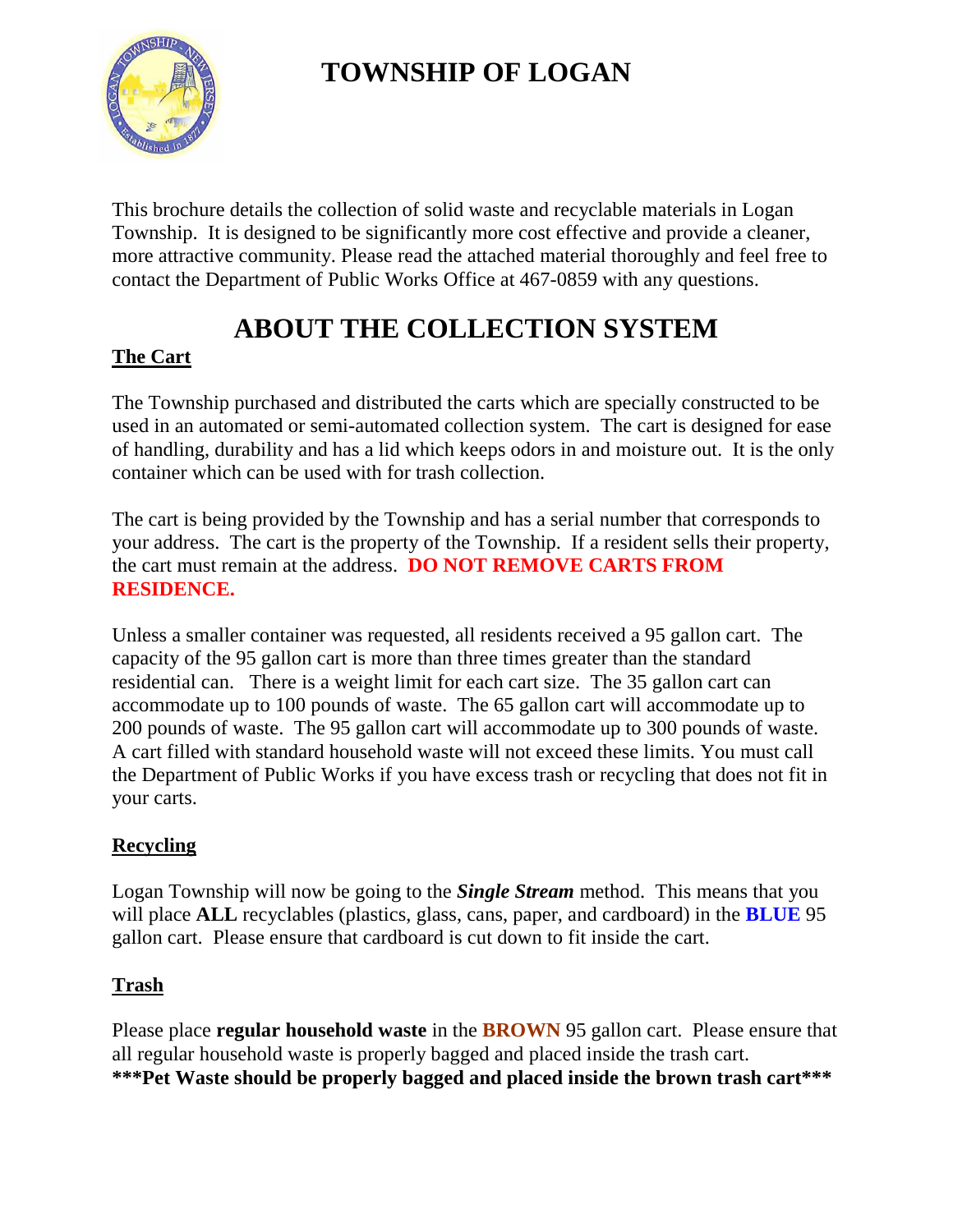

# **TOWNSHIP OF LOGAN**

### **Metal Pickup**

Metal will be picked up on the  $1^{st}$  &  $3^{rd}$  Friday of the month. These items include such things as: Swing sets, patio furniture, grills, large appliances, bed frames, also stone, cement, pavers, etc. In order to have metal picked up, please call the Public Works Office at 467-0859 to be added to the Metal List **no later than noon on Thursday**. Items must be placed to the curb by 6 a.m. on the day of pick up.

#### **TV & Computer Pickup \*\*\* NEW \*\*\***

TV's and computer components will be picked up on the 2<sup>nd</sup> Wednesday of the month only. In order to have TV's and computers picked up, please call the Public Works Office at 467-0859 to be added to the List **no later than noon on Tuesday.** Items must be placed to the curb by 6 a.m. on the day of pick up.

#### **Bulk Pickup**

Bulk waste will be picked up on the  $2<sup>nd</sup>$  & 4<sup>th</sup> Friday of the month. These items include such things as: furniture, tables, box springs, mattresses & carpet (should be no longer than 4 ft and rolled and secured). In order to have bulk waste picked up, please call the Public Works Office at 467-0859 to be added to the Bulk List **no later than noon on Thursday**. Items must be placed to the curb by 6 a.m. on the day of pick up.

#### **Construction/ Remodeling/ Demolition Debris**

#### **\*THE TOWNSHIP WILL NO LONGER BE PICKING UP BULK CONSTRUCTION DEBRIS.\***

Residents/ Contractors are responsible for the proper disposal of this debris. IT MAY NOT BE INCLUDED IN THE REGULAR HOUSEHOLD DEBRIS CARTS. Any homeowners staging containers/dumpsters on the street or the Township Right of Way, must obtain a permit from the Zoning Office prior to the dumpster's placement. Two trash cans may be put out for pick up for the first Bulk Pickup of the month. Each can should not weigh more than 50 lbs each. You must call the Public Works Office at 467-0859 to be added to the Bulk List **no later than noon on Thursday.**

#### **Holiday Collection**

Holiday schedules are printed in the New Town Press or on web site [www.logan-twp.org](http://www.logan-twp.org/)